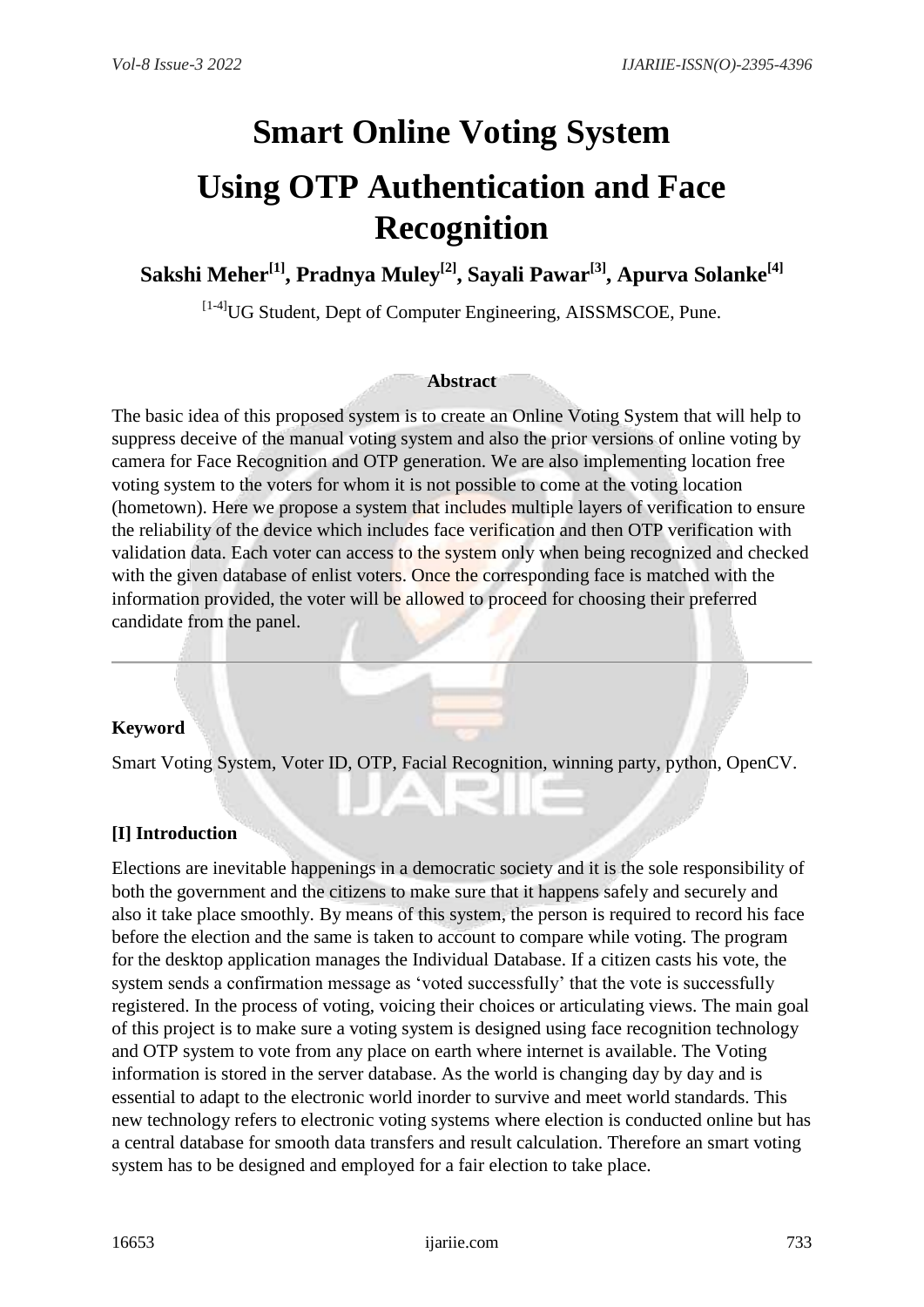# **[II] Architecture**



#### **[III] Literature Survey**

1. Paper Name: SMART VOTING THROUGH FACE RECOGNITION Author: Mahalakshmi Mabla Naik,Dr. Preethi N. Patil

In this paper, there are three degrees of confirmations which are user id confirmation, voter card number confirmation and face recognition confirmation.

10

2. Paper Name: ONLINE VOTING SYSTEM USING FACE RECOGNITION AND OTP(ONE TIME PASSWORD) Author: Ishwari Pawar, Shruti Ragade, Akshada Zaware

In this paper, it includes system with multiple layers of verification to ensure the reliability of the device which includes face verification and then OTP verification with validation data for voting.

3. Paper Name: Smart voting system using Face Recognition Author: Nandan Gowda, Jayam Haresh Tharun,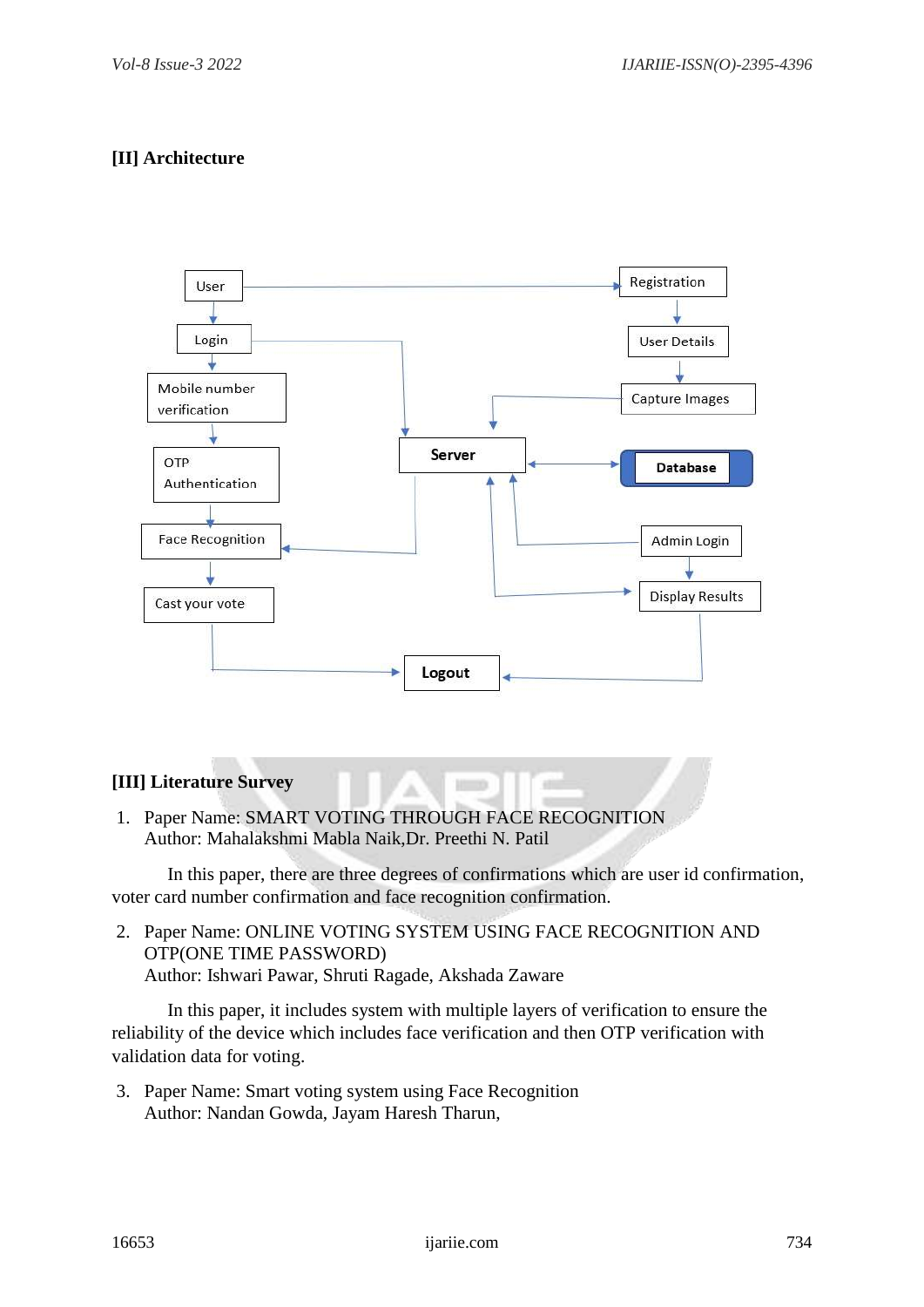In this paper, it aims to build a smart voting system using face recognition technology that allows any voter in INDIA by going to their respective constituency from "ANYWHERE IN INDIA" to the nearest voting booth in the place of stay

4. Paper Name: Smart Voting System using Facial Detection Author: Chandra Keerthi Pothina , Atla Indu Reddy

This paper focuses on a system that uses faces to unlock the voting system just like in your phone and does not require physical presence to cast a vote as the traditional system does.

5. Paper Name: Decentralized Online Voting using Blockchain and Secret Contracts Author: Aaron Fernandes, Karan Garg

This paper proposes a blockchain-based e-voting system with secret contracts.They have used Enigma (a secure multiparty computation platform) to design secret contracts.

6. Paper Name: Application For Online Voting System Using Android Device Author: Himanshu Vinod Purandare

This paper focusses on designing online voting system using android application having two stage authentication technique *i.e.* Facial recognition and One Time Password (OTP) which will give better system security and vote casting become less time consuming process and it will provide better results.

7. Paper Name: Mobile Based Facial Recognition Using OTP Verification for Voting System

Author: Ms.Ashwini Ashok Mandavkar

This paper focusses on developing this project which will store the identity of the voters using android mobile through facial recognition systems. After the confirmation of valid face detected, the OTP (One- Time Password) is generated and send to the voters registered mobile number. Then the voter is validated and he is allowed to do the voting

8. Paper Name: Smart Voting Web Based Application Using Face Recognition, Aadhar and OTP Verification Author: B. Singh, Sh. Ranjan, D. Aggarwal

In this paper, the voting process has three security stages. The first stage is facial recognition, the second stage is Election ID (EID) number verification, and the third stage is OneTime-Password (OTP) verification using the user's mobile phone number registered.

9. Paper name: Online Voting Using Face Recognition and Password Based Security System

Author: R. Sandhiya , D. Indumathy

This paper proposes online voting system which has two levels of security. In the first level of security, the face of the voter is captured by a web camera and sent to the database. Later, the face of the person is verified with the face present in the database and validated using Matlab. A password (OTP) is used as the second level of security, after entering the one time password generated to their mail it is verified and allow to vote.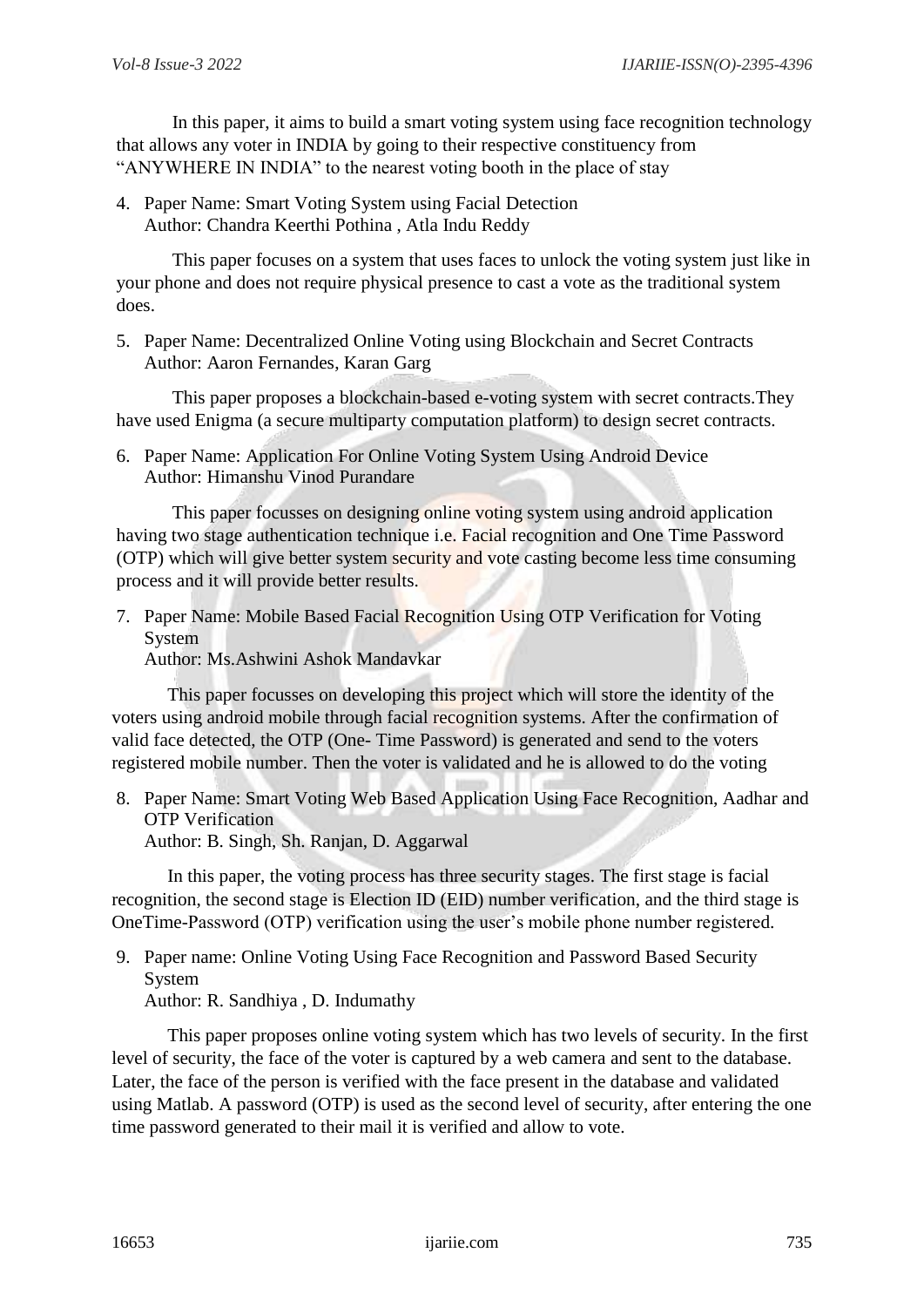10. Paper Name: Smart Online Voting System Author: Ganesh Prabhu S, Nizarahammed. A

 This paper focusses on a system where the user can vote remotely from anywhere using his/her computer or mobile phone and doesn't require the voter to got to the polling station through two step authentication of face recognition and OTP system. This project also allows the user to vote offline as well if he/she feels that is comfortable. The face scanning system is used to record the voters face prior to the election and is useful at the time of voting. The offline voting system is improvised with the help of RFID tags instead of voter id.

# **[IV] Methodology:**

For the face detection Viola Jones algorithm is used.

The algorithm has four stages:

Stage 1: Haar Feature Selection - Haar features are calculated in the subsections of the input image. The difference between the sum of pixel intensities of adjacent rectangular regions is calculated to differentiate the subsections of the image. A large number of Haar-like features are required for getting facial features.

Stage 2: Creating an Integral Image - Too much computation will be done when operations are performed on all pixels, so an integral image is used that reduce the computation to only four pixels. This makes the algorithm quite fast.

Stage 3: Adaboost Training – In Viola-Jones algorithm , given a sub-window size of 20 x 20 , there are totally 45891 possible features. They are created using trainers (for example Adaboost) which are feed with hundreds of images and they find the best Haar features. It exits many face datasets to train the adaboost.

Stage 4: Cascading Classifiers - Using the relevant features to classify a face from a non-face but algorithm provides another improvement using the concept of cascades of classifiers. Every region of the image is not a facial region so it is not useful to apply all the features on all the regions of the image. Instead of using all the features at a time, group the features into different stages of the classifier. Apply each stage one-by-one to find a facial region. If on any stage the classifier fails, that region will be discarded from further iterations. Only the facial region will pass all the stages of the classifier.

For face recognition, Local Binary Patterns Histogram method of OpenCV is used.

LBPH analyzes each face in the training set separately and independently. It characterize each image in the dataset locally; and when a new unknown image is provided, we perform the same analysis on it and compare the result to each of the images in the dataset.

# **[V] Working:**

Our proposed system allows user to vote online instead of going offline procedures. For voting online, user must record their details and face in the system provided. The unique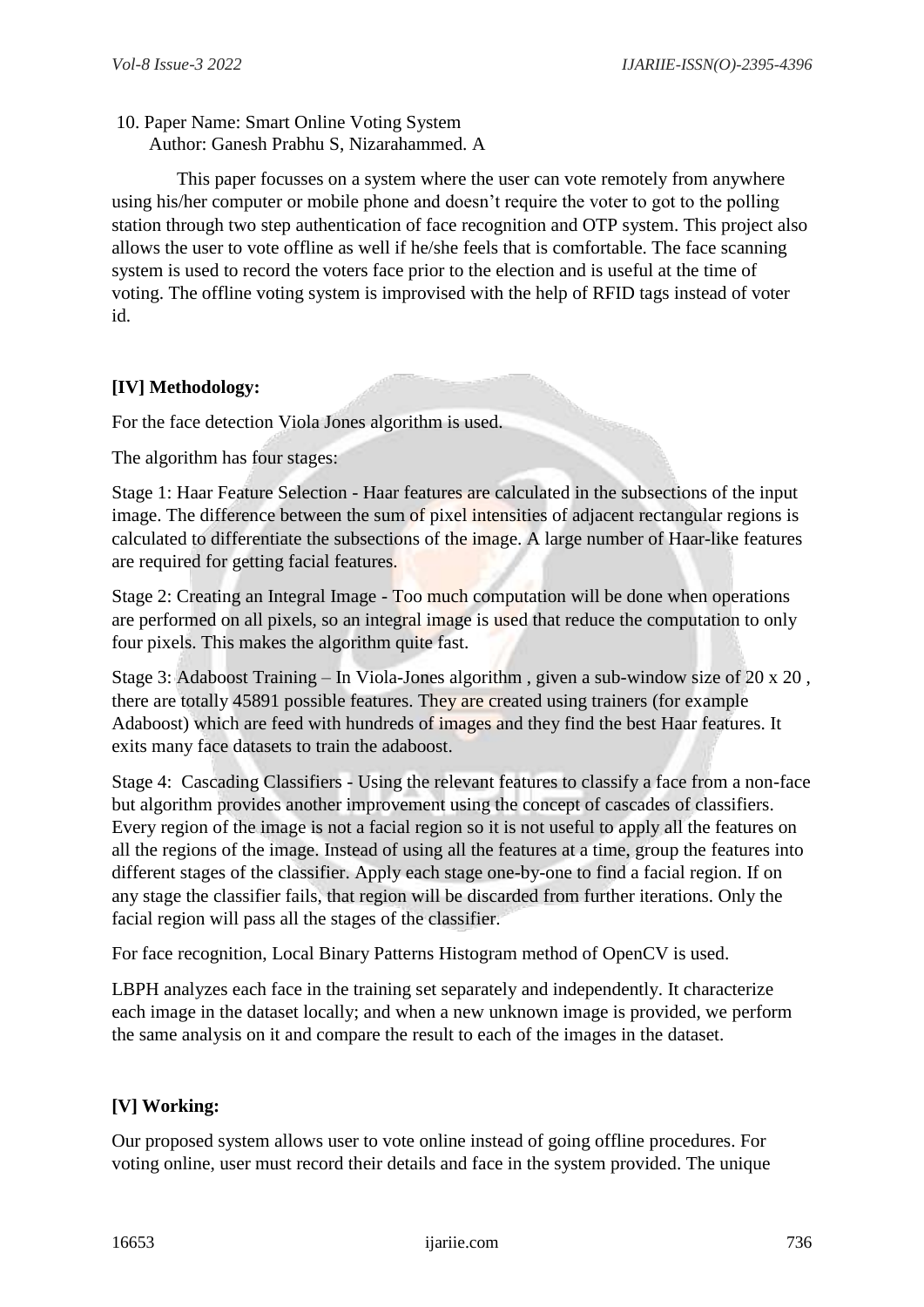details of each user along with their face image is captured multiple times and stored in the database given. Multiple instaces are captured to ensure accuracy at time of voting. Once the voter has registered their face in the system and has provided all their details he/she is ready to cast a vote. The voting process during the election is completely through the internet and is enabled only during the scheduled time of election. The user must possess a good internet connection, a webcam for face recognition process, mobile phone for otp authentication process for a smooth process . During the election time goes through two step authentication. The first is through otp authentication. The user gets an OTP to his /her registered mobile number. The user is then prompted to enter that OTP in the system and after OTP matches the user is proceeded to the next step of authentication. The second is through facial recognition. When the user authenticates with his face through the webcam the system compares the given face with the images recorded in the database. If the user's face is recognized , then it goes to next step. In the next step, the user can select a party and cast a vote. Thus the voting process is completed successfully. This system allows the whole family members to vote using one system as the process can be repeated n number of times since all requires is a mobile phone and computer. Once the voting process is completed or even before the user has voted anyone can see the results of the ongoing election through website provided. While publishing result, database for voting counts is updated frequently thereby avoiding any mistakes to takes place. This greatly reduces the time taken to publish the results, counting the votes as it is completely handled by the machine in matter of seconds. Thus the system greatly avoids the chaos going at the time of election and will also reduce labor force, money and time.

### **[VI] Conclusion:**

The proposed system is to develop a secure internet voting system based on otp authentication and face recognition which tries to overcome all the drawback which occurs in a traditional or current voting system. It also has many strong features like verifiability, convenience, correctness, etc. For this system, there is no requirement of an election officer, paper ballot, or any electronic voting machine only the internet connection, mobile phone for otp authentication and desktop/laptop with a camera for face authentication is required so that one can vote from anywhere securely.

#### **[VII] References**

- 1. Ganesh Prabhu S, Nizarahammed. A "Smart Online Voting System"
- 2. Mahalakshmi Mabla Naik, Dr. Preethi N. Patil "Smart Voting Through Face Recognition"
- 3. Ishwari Pawar, Shruti Ragade, Akshada Zaware "Online Voting System Using Face Recognition And Otp(One Time Password"
- 4. Nandan Gowda, Jayam Haresh Tharun "Smart voting system using Face Recognition"
- 5. Chandra Keerthi Pothina , Atla Indu Reddy "Smart Voting System using Facial Detection"
- 6. Aaron Fernandes, Karan Garg "Decentralized Online Voting using Blockchain and Secret Contracts"
- 7. Himanshu Vinod Purandare "Application For Online Voting System Using Android Device"